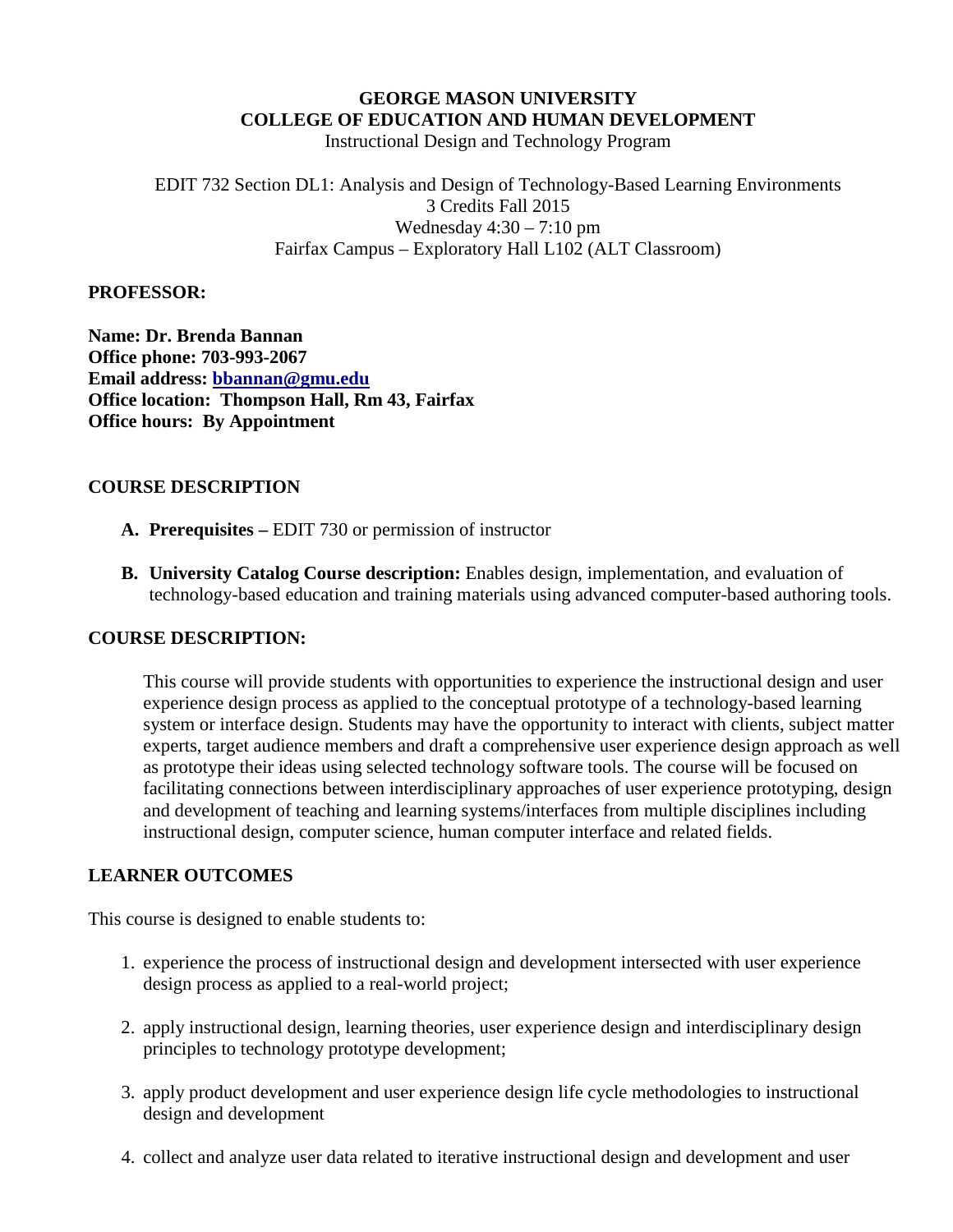experience design processes.

- 5. contribute positively to the team's mission and goals and support of individual members and team members' professional growth and development
- 6. document individual's contributions to team's mission and goals
- 7. contribute to project management and accomplishment of goals
- 8. present a design prototype

## **PROFESSIONAL STANDARDS:**

This course adheres to the following Instructional Technology Program Goals and Standards for Programs in Educational Communications and Instructional Technologies established by the Association of Educational Communication and Technologies (AECT) under the National Council for the Accreditation of Teacher Education (NCATE).

## *Standard 1 – Design*

1.1.2.a Demonstrate in-depth synthesis and evaluation of the theoretical constructs and research methodologies related to instructional design as applied in multiple contexts.

1.1.3.b Utilize the research, theoretical, and practitioner foundations of the field in the development of instructional materials.

1.1.4.a Conduct basic and applied research related to technology integration and implementation.

1.1.5.c Articulate the relationship within the discipline among theory, research, and practice as well as the interrelationships among people, processes, and devices.

1.3.a Identify multiple instructional strategy models and demonstrate appropriate contextualized application within practice and field experiences.

## **REQUIRED TEXTS:**

- **1)** Hartson, R. & Pyla, P.S. (2012) *The UX Book: Process and guidelines for ensuring a quality user experience.* Waltham, MA: Elsevier.
- 2) Sanders, L. & Stappers, P. J. (2013). *Convivial toolbox: Generative research for the front end of design (Voices That Matter)*. BIS Publishers. (ISBN-13: 9789063692841)
- 3) Lui, A. (2015). Designing connected products: UX for the consumer Internet of Things. O'Reilly Media Incorporated (ISBN 9781449372569)

**CLASSROOM:** This class meets in the Active Learning and Teaching (ALT) Classroom. It is not equipped with individual workstations and all students are required to "bring your own device" (BYOD) to class. This is typically a personal laptop or tablet. Due to the nature of some online tools that may be introduced, a laptop (Mac or Windows) or a tablet running Windows 8.1 Pro would be optimal.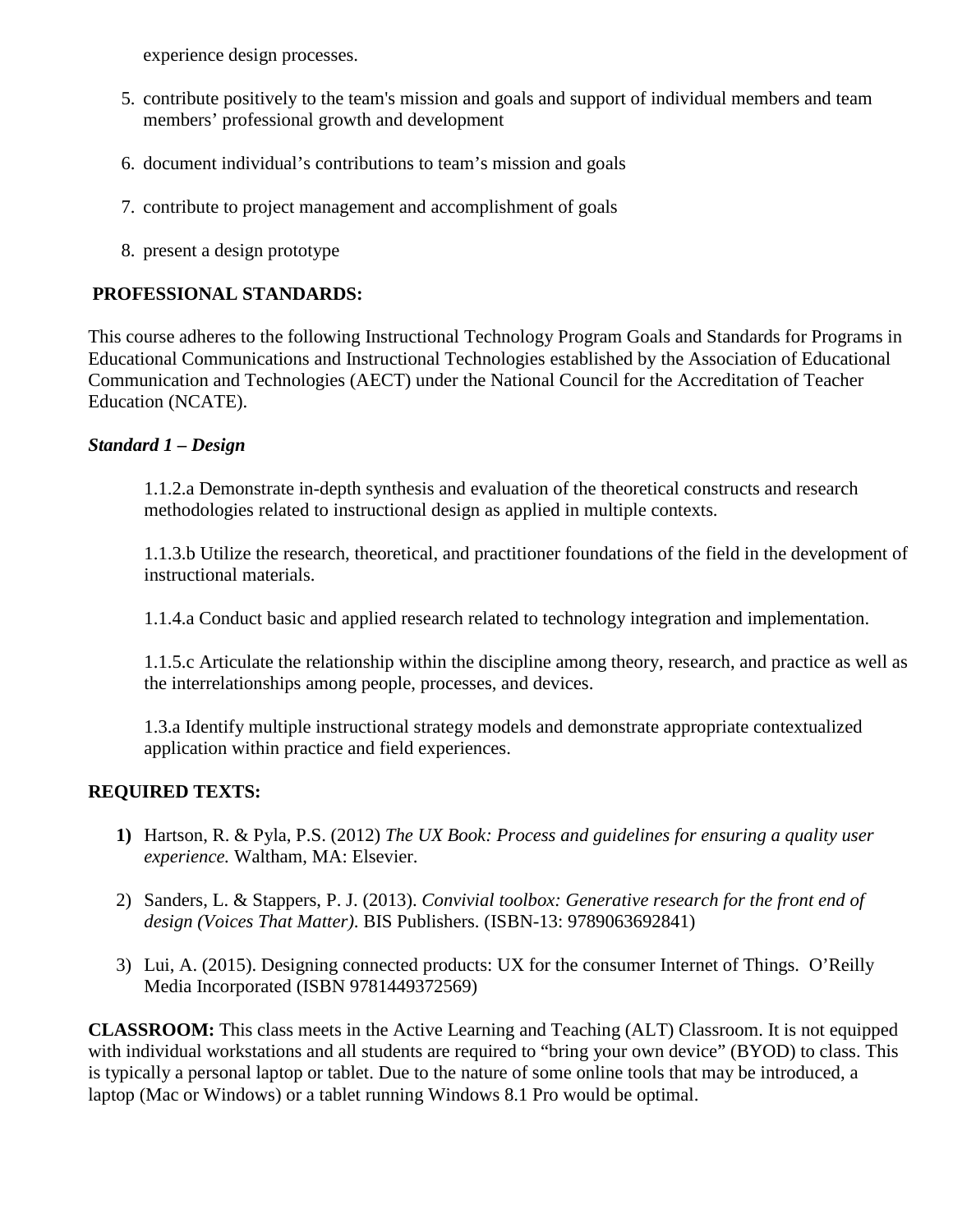## **COURSE ASSIGNMENTS AND EVALUATION**

## **A. Assignment Descriptions**

Participation/Teamwork Contributions to Group Process (30%)

This course requires significant online asynchronous, synchronous and face-to-face participation and interaction. Each member of small teams (5-6 people) will interact inside and outside of class to identify and explore a design challenge requiring the investigation, design and analysis of a technology-based learning environment. Each student will be expected to participate and contribute to each assignment in a self-selected, rotating role with each student taking leadership on one designated assignment (co-leadership can be facilitated if necessary to evenly distribute tasks). However, each student is also expected to individually contribute to all project deliverables and document their contribution in the team member evaluation form for each deliverable provided by the instructor. Students will initially self-evaluate what he or she can bring to the design group as a function of his or her knowledge, skills, capacities and preferences to be assigned to a design team and prime the group for cohesion and success. Successful collaboration and respectful, professional interaction among team members is a core competency of this course and will be facilitated by online team meetings (through Blackboard Collaborate or other web conferencing tool). Student design teams are expected to schedule at least one group meeting per week (beginning the third week of class) addressing their selected challenge. Student design team members may elect to assign rotating roles for each project deliverable assignment such as:

- Lead, Project Manager, Team Member, Worker
- Content Creator, Author, Content Processor, Reviewer, Editor
- Presentation Creator, Designer, Graphics, Applications
- Planner, Project Manager, Coordinator, Participant
- Mediator, Moderator, Facilitator, Proponent, Advocate,
- Representative, Contributor, etc.

As part of this course, students are expected to find ways to work online and face-to-face respectfully and successfully in their teams as would be expected in a consulting or professional position. Each student will complete a team member evaluation for each deliverable commenting on their own and their team members' contribution to the project deliverable. This information is one of many points of data considered and triangulated by the instructor along with individual online presence and interaction as well as contribution to each team deliverable that encompass individual grades.

User Interaction Design and Development (60%)

A small group of 5-6 students (referred to as your design team or group) will individually contribute to the collective purpose of initially identifying and investigating a design problem and context implementing user experience design processes, instructional design processes and related techniques to address the design problem. Student design teams will successfully negotiate this design challenge involving mobile or other technologies and teaching/learning/training (must be instructional related and not purely informational or entertainment driven) investigating specific content, context and device or interface design. Design groups will collaboratively progress through six project deliverables that will ultimately result into a current technology-based learning prototype for varying devices (e.g. mobile phone app, tablet app, Web-based learning environment mobile content, Internet of Things system or other device related to teaching, learning and training). The purpose of this assignment is to broaden your design skills and to investigate current technology as well as design processes and techniques that complement basic instructional design practice. The process will progress through the following detailed project deliverables: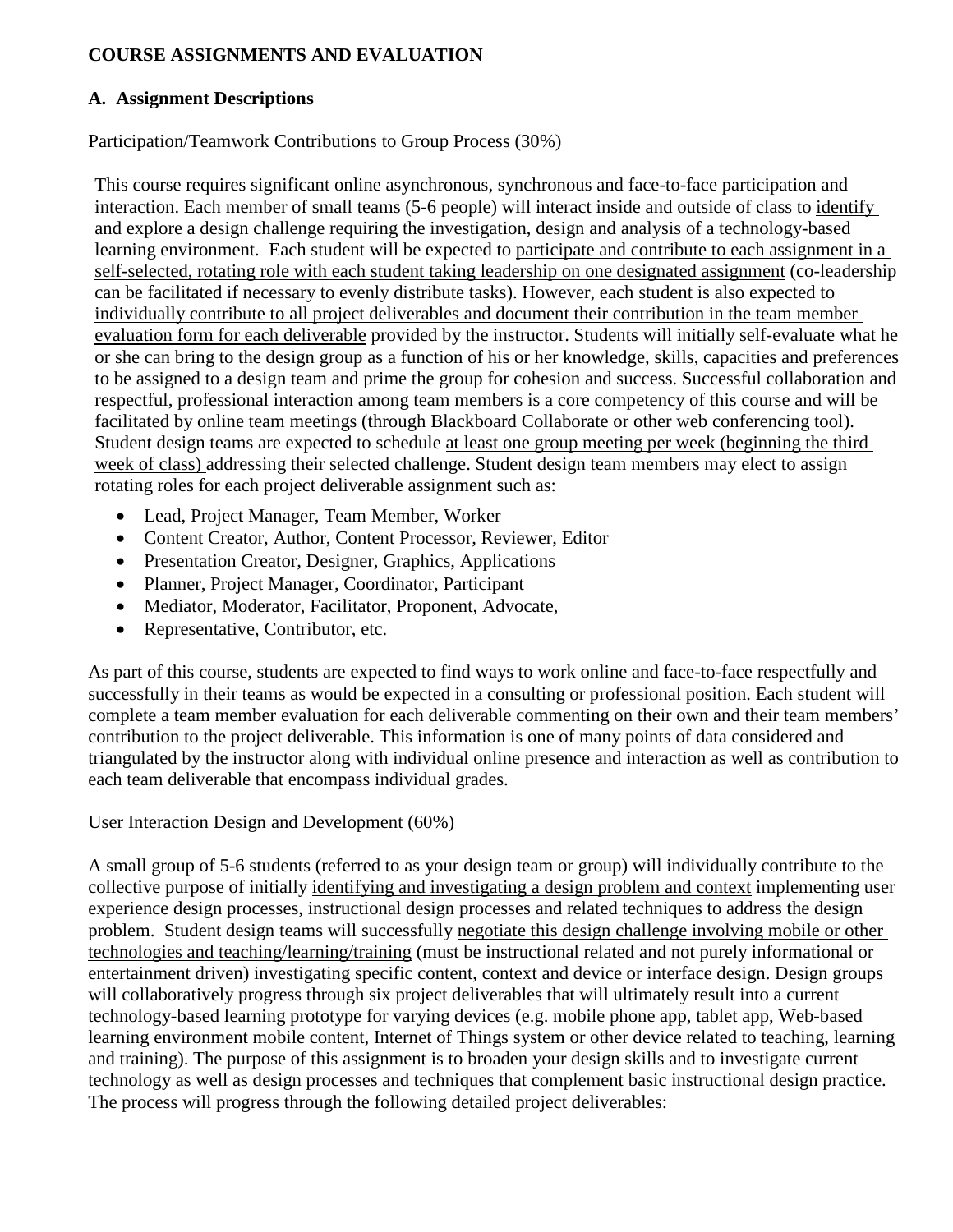## 1) **Project 1: Topic and client selection and product concept statement**

Student design teams will initially brainstorm design problem topics that may be familiar or interesting to them as well as identify client/organization contacts that may facilitate the collection of relevant information to fully investigate the formal or informal educational or training problem. Teams will write a brief (150 word) report and product concept statement that will do the following:

- Establish a client for your project.
- Establish a mobile product or other application system for which you will develop a significant user interaction design and conceptual prototype (to extend beyond an existing software system such as an existing LMS).
- Negotiate with your team to discuss and determine project
- Get your client on board (make sure they are accessible) and target product or application system approved by the instructor. Earlier approval is better, in case you have to make some adjustments or find a different client.
- Write and refine (several times) a system concept statement for your target system and intersect with ISD and user experience design principles/processes.

# 2) **Project 2: Contextual inquiry and analysis**

Contextual inquiry and analysis involves investigating the design challenge context. This context may encompass formal work-related environments or formal or informal education/museum/organization, etc. settings depending on the design challenge selected by the team. Regardless of the context, "user work activity data gathering" or user research processes will be employed by the team to uncover information about the context, setting, users, processes, content, etc. relevant to the selected design challenge. This will require at least one personal field visit to the site or design context to observe and immerse yourself in the situation and empathize with the stakeholders' perspectives through interviews and observation necessary for a human-centered design experience. Teams will post their methods of investigation in preparing for the field visits/interviews, the protocol they plan to use for collecting data and methods of analysis based on the suggestions in the textbook and supplemental materials provided by the instructor. The data collected from the field visit and interviews will be captured, organized, posted and analyzed to glean insights for later modeling and design (posting documentation such as photos of process/context, notes, graphics, video etc is highly encouraged). A report of the team's planning, documentation and methods of analysis carried out and synthesized results will be posted in a brief report or description of processes as well as posted "work" activity affinity diagram (WAAD) and workflow or flow model that falls from the data collection and analysis.

## 3) **Project 3: Requirements and modeling**

Extracting needs and requirements of your technology-based learning system/mobile device/interface design from the work activity affinity diagram demands a systematic, deductive approach based on what you have learned from prior contextual analysis. A focus on user needs or human-centered design processes is crucial to arrive at relevant requirements. Attention to the instructional design principles or constructs at this point is also important to fulfill the requirement of connecting the user experience design process to important instructional design principles that will embody your design. This project deliverable will result in at least 10 interaction, instructional and system requirement statements generated by your team in parallel, dyads or in whole team collaboration documenting the process. These requirement statements will be posted to the course site as well as emotional impact requirements and constraints. Requirements will then be prioritized and validated or reviewed with a stakeholder or participant reported on the course site.

Student teams will also construct varying design-informing models in this assignment depending on the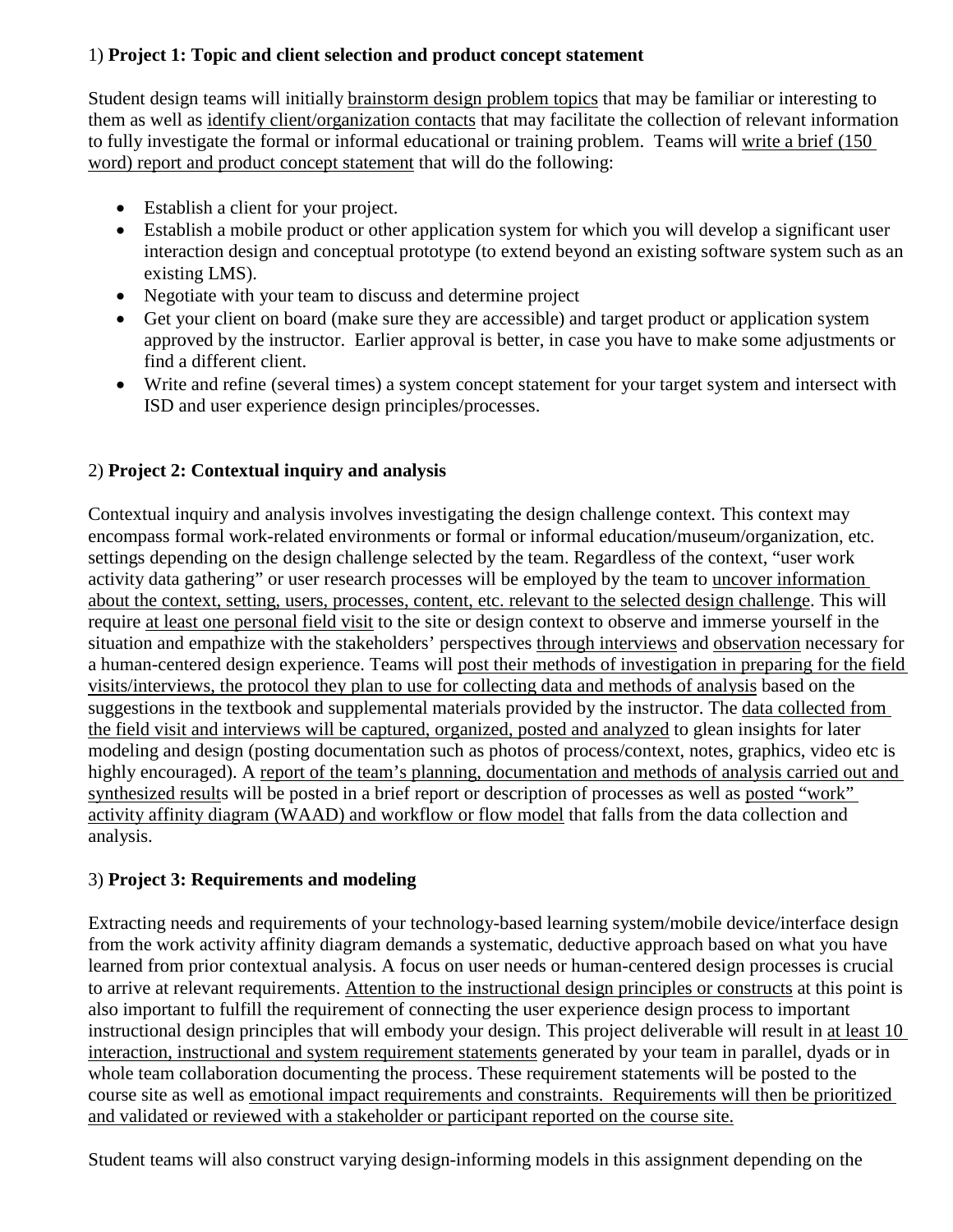design challenge and contextual analysis. Design teams may choose among user models and roles/classes, social models, usage scenarios/models, task structure models, task interaction models, use cases, work environment models, etc. based on their interpretation of the requirements for design. Representation of the modeling, as well as reporting of the needs and barriers to usage in a brief summary report should be posted for this project deliverable by the due date on the following calendar.

# 4) **Project 4: Design**

The best design ideas can come from allowing yourself and your team to generate many design ideas, fluidly and rapidly. In the design phase, your team will generate either individually or together user personas and potential ideas that promote varying and wild ideas enhancing creativity and innovative directions for your design. Your team will post representation of your personas, ideation and sketching of multiple initial design ideas related to the personas for your design challenge. Showing a progression of your team's ideas is ideal here as they will morph and change or combine and define the eventual direction of your design. Consideration of the designer and user mental models and their differences is important during this phase as well. Posting of the mapping of the designer's mental model and the user's mental model is also an outcome of this project deliverable.

A conceptual design using metaphors or ecological constructs to frame high level conceptual design with a system ecology, interaction or emotional impact perspective should also be posted for this deliverable represented by a graphic or drawing as well as storyboard sketching of more detailed interaction. Also, detailed interface design with annotated wireframes represent the maturation of your design ideas progression and will be posted on the course site.

# 5) **Project 5: Prototype and Pilot Test**

Prototyping and pilot testing your design can be accomplished in many different ways. In this course, we will annotate and wireframe our design ideas but will also strive for the highest fidelity of prototyping possible given time and skill constraints. This will likely result in varying representations of prototypes across design teams which is appropriate as it may expand our understanding of different available tools and techniques for this part of the user experience design process. Many of the prototyping techniques described in the text are appropriate here such as physical mock-ups and paper prototypes progressing toward the use of current, software-based tools that each team can investigate. The important outcome is to show a progression of your prototype through an increasing fidelity of design demonstration or implementation.

Once your prototype is ready for primetime or testing out by a user, select a representative target audience member to try out each task that you have designed and gather their anecdotal feedback to record and report on the course site. This ensures some useful representative feedback on your design.

# 6) **Project 6: Presentation**

A successful client presentation is predicated on preparation, organization and practice. Clients and stakeholders of your projects will be invited to the course final presentation to hear about your process and see your prototypes during the semester. Teams are expected to prepare a 20 minute (depending on number of teams and allocated time) presentation with an informative slide show describing your user experience design process and progression toward your prototype.

# Other Requirements

MID-SEMESTER and END of SEMESTER REFLECTION - Intersecting instructional design process with user experience design reflection

The remaining deliverable for this course is a three paragraph reflection on how the user experience design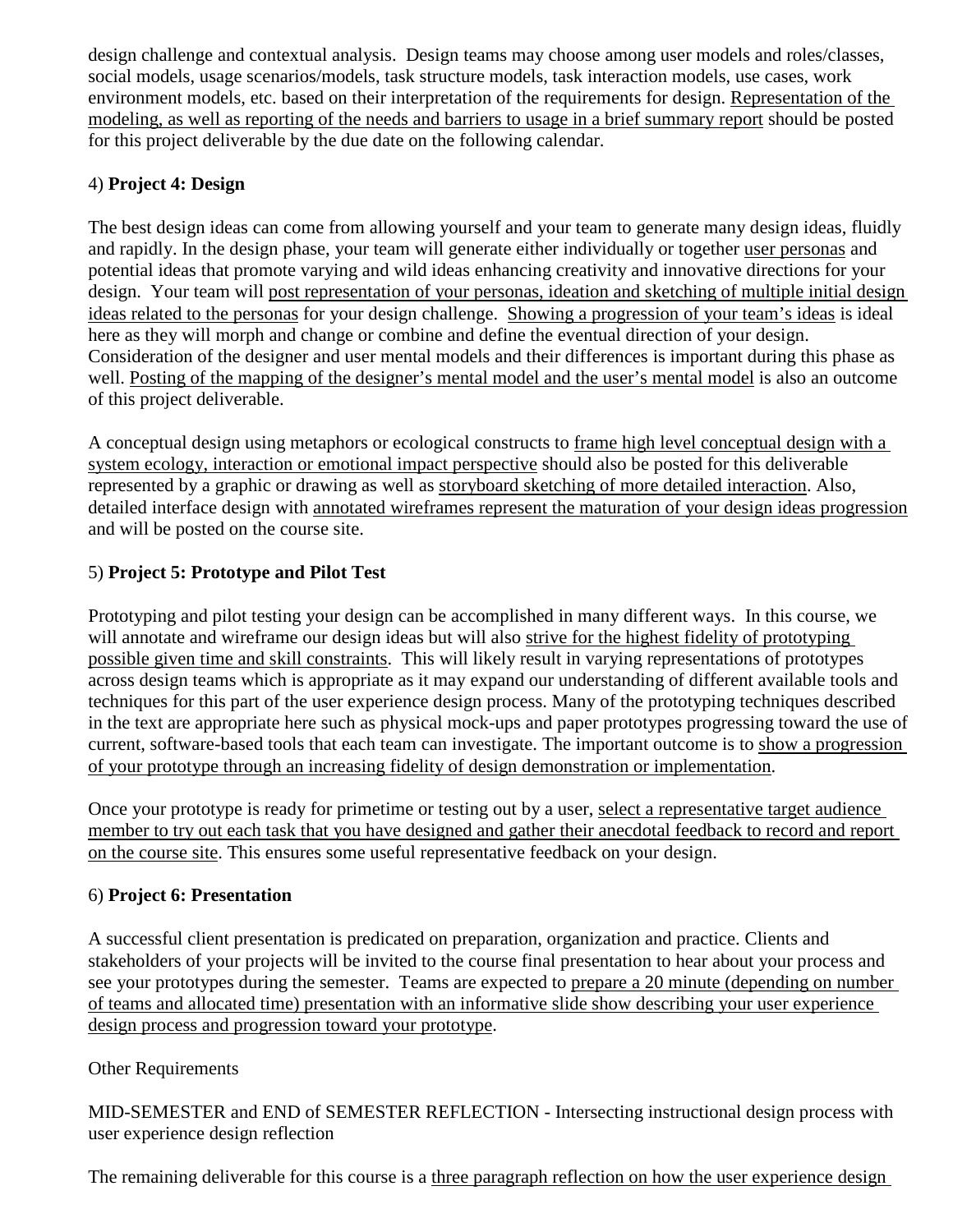process intersects with the instructional design process based on each individual student's experience in the course. This will happen twice during the semester – once at the mid-point and once at the end of the semester. Reflection on the following is required at the end of the semester:

- how have you experienced the user experience design process to this point this semester?
- how does it intersect with the instructional design process?
- what would you do differently next time in your process?
- what suggestions might you have for improving the course or assignments at this point?

## **CRITERA FOR EVALUATION**

**Performance-Based Assessments -** This course includes multiple performance-based assessments with allocated percentages and corresponding point values (listed in rubric at end of syllabus):

| <b>Participation/Teamwork Contributions to Group Process</b>                      | 30%  |
|-----------------------------------------------------------------------------------|------|
| User Interaction Design and Development Project                                   | 60%  |
| Project 1: Topic and client selection and product concept statement<br>5%         |      |
| 10%<br>Project 2: Contextual inquiry and analysis                                 |      |
| 10%<br>Project 3: Requirements and modeling                                       |      |
| 10%<br>Project 4: Design                                                          |      |
| Project 5: Prototype and pilot test<br>15%                                        |      |
| 10%<br>Project 6: Project presentation                                            |      |
| Intersecting instructional design process with user experience design reflections | 10%  |
| Total percentage (referred to as points in individual items in rubrics below)     | 100% |

- B. Grading scale: A + = 97-100 A = 94-96; A = 90-93; B + = 87-89; B = 84-86; B = 80-83; C + = 77-79; C=74-76; C=70-74  $F = 70$
- C. Course Content Availability/Instructor Availability

Due to intense nature of this blended project-based course, the instructor will release content progressively in the Blackboard course site typically the day of the course session (e.g. by Wednesday 4:30pm of specific class session content or sometimes earlier). Any course questions should be posted to the course question section on Blackboard for all class participants to view and benefit from the collaborative responses. The instructor will typically respond to the majority of questions/concerns on the day of the class allocated to that particular topic and remaining responses will likely occur periodically on Monday-Thursday. Response to questions/concerns posted on Friday-Sunday will typically require some additional turn-around time.

D. Blackboard Support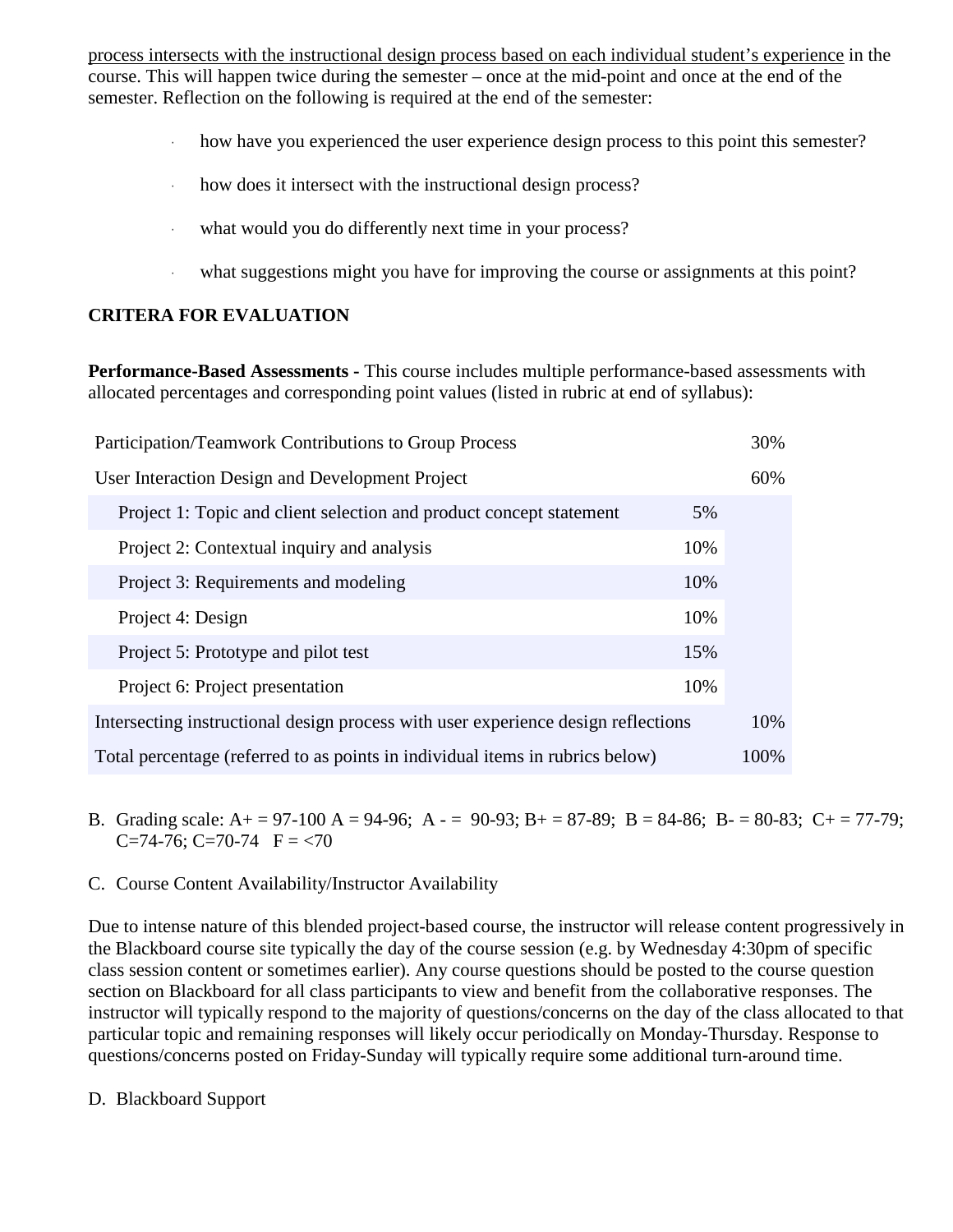This course intensively implements Blackboard (for asynchronous sessions) and Blackboard Collaborate (for synchronous sessions). Beyond the introduction to these tools in class, students can access the following support resources:

- 1) GMU Course Support for Blackboard in General [https://mymasonportal.gmu.edu/webapps/portal/frameset.jsp?tab\\_tab\\_group\\_id=\\_230\\_1](https://mymasonportal.gmu.edu/webapps/portal/frameset.jsp?tab_tab_group_id=_230_1)
- 2) GMU Top Questions and Additional Tools for Blackboard Mobile and Collaborate <http://coursessupport.gmu.edu/>
- 3) GMU Course Support form for problems <http://coursessupport.gmu.edu/contactus.cfm>
- 4) Blackboard Collaborate Support <http://support.blackboardcollaborate.com/ics/support/default.asp?deptID=8336>

# **BLACKBOARD REQUIREMENTS**

Every student registered for any Instructional Design and Technology course with a required performancebased assessment is required to submit this assessment, **User Interaction Design and Development Project and Individual Team Member Evaluation** to Blackboard (regardless of whether a course is an elective, a onetime course or part of an undergraduate minor). Evaluation of the performance-based assessment by the course instructor will also be completed in Blackboard. Failure to submit the assessment to Blackboard will result in the course instructor reporting the course grade as Incomplete (IN). Unless the IN grade is changed upon completion of the required Blackboard submission, the IN will convert to an F nine weeks into the following semester.

# **GMU POLICIES AND RESOURES FOR STUDENTS**

a. Students must adhere to the guidelines of the George Mason University Honor Code (See http://oai.gmu.edu/the-mason-honor-code/).

b. Students must follow the university policy for Responsible Use of Computing (See http://universitypolicy.gmu.edu/policies/responsible-use-of-computing/).

c. Students are responsible for the content of university communications sent to their George Mason University email account and are required to activate their account and check it regularly. All communication from the university, college, school, and program will be sent to students solely through their Mason email account. Students must use their MasonLive email account to receive important University information, including messages related to this class. See *[http://masonlive.gmu.edu](http://masonlive.gmu.edu/)* for more information.

d. The George Mason University Counseling and Psychological Services (CAPS) staff consists of professional counseling and clinical psychologists, social workers, and counselors who offer a wide range of services (e.g., individual and group counseling, workshops and outreach programs) to enhance students' personal experience and academic performance (See http://caps.gmu.edu/).

e. Students with disabilities who seek accommodations in a course must be registered with the George Mason University Office of Disability Services (ODS) and inform their instructor, in writing, at the beginning of the semester (See http://ods.gmu.edu/).

f. Because this is a computer classroom, we will frequently be using the internet as a means to enhance our discussions. We will also be using the computers for our in-class assignments. Please be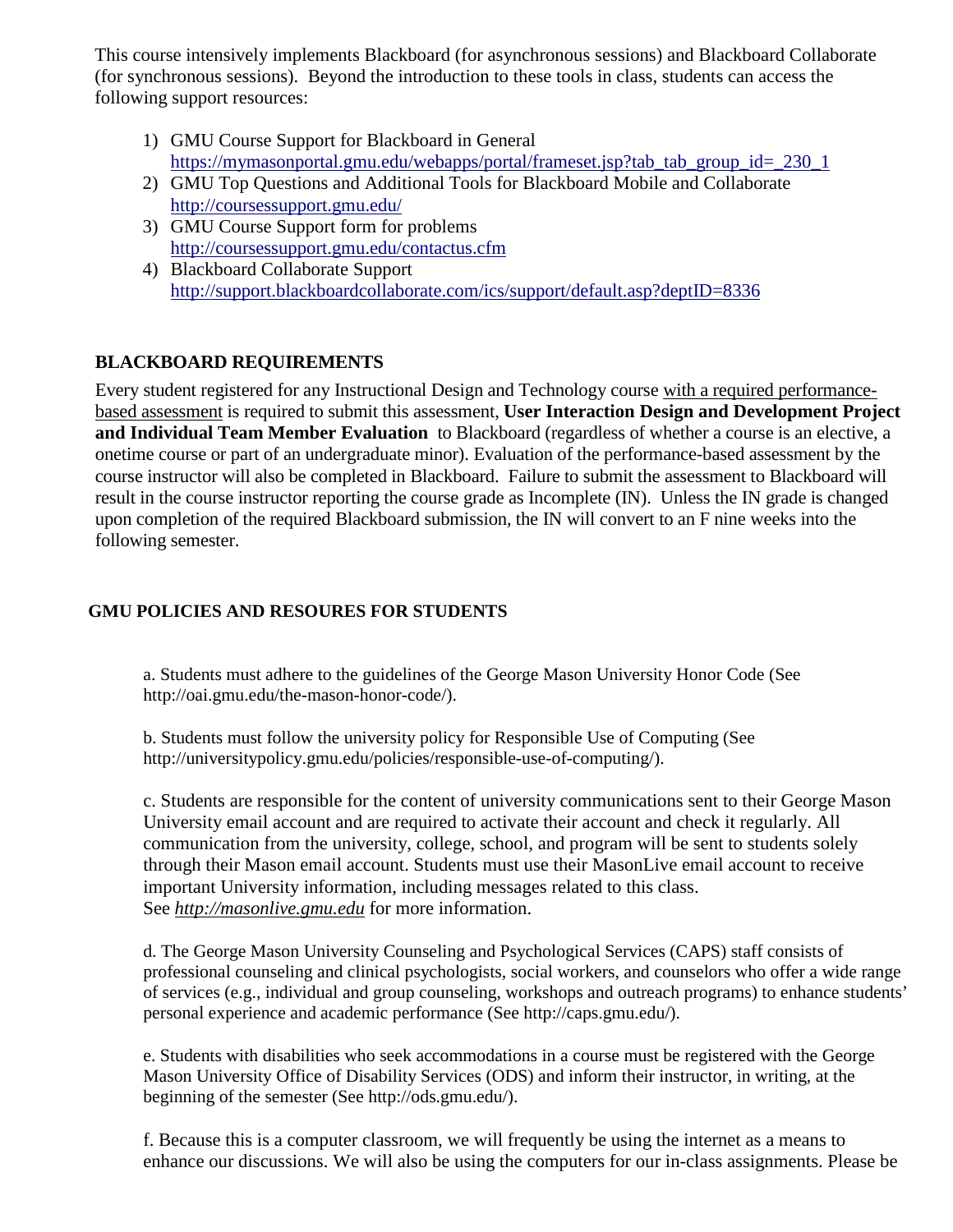respectful of your peers and your instructor and do not engage in activities that are unrelated to the class. Such disruptions show a lack of professionalism and may affect your participation grade.

g. The George Mason University Writing Center staff provides a variety of resources and services (e.g., tutoring, workshops, writing guides, handbooks) intended to support students as they work to construct and share knowledge through writing (See http://writingcenter.gmu.edu/).

h. The University Catalog and University Policies may be found at the following links: <http://catalog.gmu.edu/> and<http://universitypolicy.gmu.edu/>

i. The calendar of religious holidays and observations is listed [http://ulife.gmu.edu/calendar/religious](http://ulife.gmu.edu/calendar/religious-holiday-calendar/)[holiday-calendar/](http://ulife.gmu.edu/calendar/religious-holiday-calendar/). It is the student's responsibility to speak to the instructor in advance should their religious observances impact their participation in class activities and assignments.

j*.* As in many classes, a number of projects in this class are designed to be completed within your group. With collaborative work, names of all the participants should appear on the work. Collaborative projects may be divided up so that individual group members complete portions of the whole, provided that group members take sufficient steps to ensure that the pieces conceptually fit together in the end product.

## **PROFESSIONAL DISPOSITIONS**

Students are expected to exhibit professional behaviors and dispositions at all times.

#### **CORE VALUES COMMITMENT**

The College of Education & Human Development is committed to collaboration, ethical leadership, innovation, research-based practice, and social justice. Students are expected to adhere to these principles: http://cehd.gmu.edu/values/.

For additional information on the College of Education and Human Development, Graduate School of Education, please visit our website http://gse.gmu.edu/.

## **PROPOSED CLASS SCHEDULE**

\*Due to the fluid, real-world and dynamic nature of the design process/context, the instructor reserves the right to change the syllabus/schedule during the course if needed based on project needs/requirements. Every effort will be made to keep students abreast of changes as soon as possible but professionalism and demonstration of your adaptive expertise as a designer/design researcher and flexibility in complex, real world projects is expected in this course.

| <b>WEEK</b> | IN CLASS ACTIVITIES                                 | PREPARATION FOR<br><b>FOLLOWING CLASS ACTIVITIES</b> |
|-------------|-----------------------------------------------------|------------------------------------------------------|
|             | <b>Exploratory Hall L102 (ALT Classroom)</b>        |                                                      |
|             |                                                     |                                                      |
|             | Introduction                                        |                                                      |
|             |                                                     |                                                      |
| Sept 2      | Overview of Syllabus: Schedule and Requirements     | - Read Preface and Chapter 1                         |
|             |                                                     | (Harson & Pyla – H&P)                                |
| (F to F)    | Discussion of asynchronous, synchronous and face to |                                                      |
|             |                                                     | - Read Chapters 1 & 2 (Sanders &                     |
|             |                                                     |                                                      |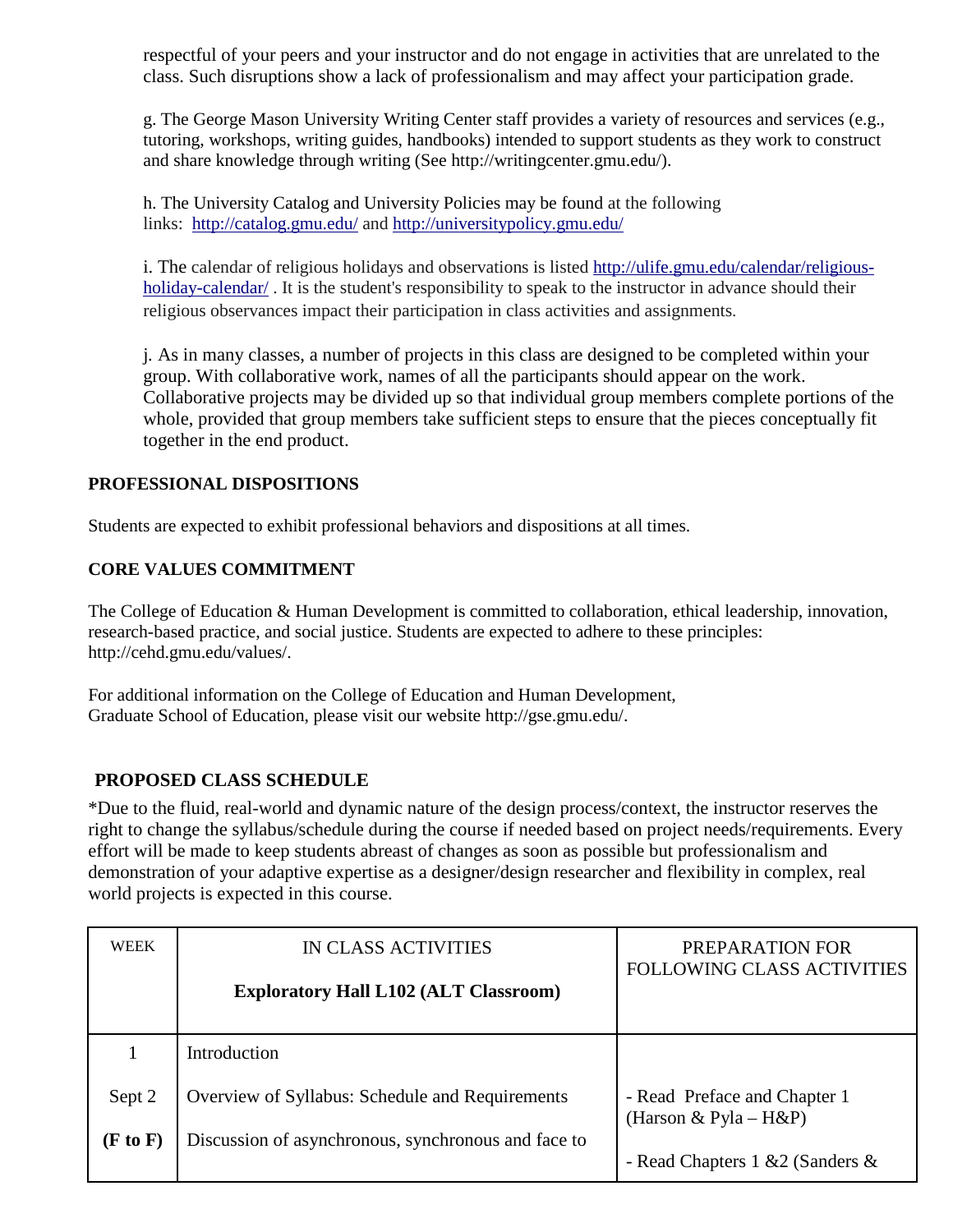|                | face session expectations                                                                                                                       | Stappers)                                                                                                                                                                                                                                        |
|----------------|-------------------------------------------------------------------------------------------------------------------------------------------------|--------------------------------------------------------------------------------------------------------------------------------------------------------------------------------------------------------------------------------------------------|
|                | <b>Examples of Project Presentations</b>                                                                                                        | - Read Chapter 1 (Rowland, et al.)                                                                                                                                                                                                               |
|                | <b>Introduction to Design Opportunities</b>                                                                                                     | - Discuss project ideas for discussion<br>and negotiate selection. Submit for                                                                                                                                                                    |
|                | Teaming                                                                                                                                         | instructor comment.                                                                                                                                                                                                                              |
|                | Determine design teams                                                                                                                          | - Review weekly course resources                                                                                                                                                                                                                 |
|                | <b>Team Information Exchange</b>                                                                                                                |                                                                                                                                                                                                                                                  |
|                |                                                                                                                                                 |                                                                                                                                                                                                                                                  |
| $\overline{2}$ | What is User Experience Design?                                                                                                                 | - Read Chapter 2 (H&P)                                                                                                                                                                                                                           |
| Sept 9         | Co-creation and Creativity                                                                                                                      | - Read Chapter 3 (Sanders &<br>Stappers)                                                                                                                                                                                                         |
| (F to F)       | Mobile Design/Internet of Things Design<br><b>Design Project Possibilities</b><br><b>Team Discussions</b><br>Schedule design team collaboration | - Read Chapter 2 (Rowland, et al.)<br>- Review weekly course resources<br>- Discuss topic/client/project<br>- Initial brainstorming of potential<br>design problems, access to clients,<br>constraints and context in design<br>team discussions |
| 3              | Project discussions                                                                                                                             | - Read Chapter 3 (H&P)                                                                                                                                                                                                                           |
| Sept 16        | Lifecycle of User Experience Design                                                                                                             | - Read Chapter 4, 5 & 6 (Sanders $\&$<br>Stappers)                                                                                                                                                                                               |
| (Asynch)       | <b>Generative Tools</b>                                                                                                                         | - Read Chapter 3 (Rowland, et al.)                                                                                                                                                                                                               |
|                | Things and Connected Devices: Pondering Design<br><b>Issues</b>                                                                                 | - Come to consensus on selected<br>design problem, client, access,<br>constraints and context in online<br>design team discussion                                                                                                                |
|                |                                                                                                                                                 | - Each student research/investigate,<br>contributes and reviews others'<br>resources related to selected project<br>to post in team area on Blackboard                                                                                           |
|                |                                                                                                                                                 | - Write Project 1 (150 word report<br>and broad product concept statement                                                                                                                                                                        |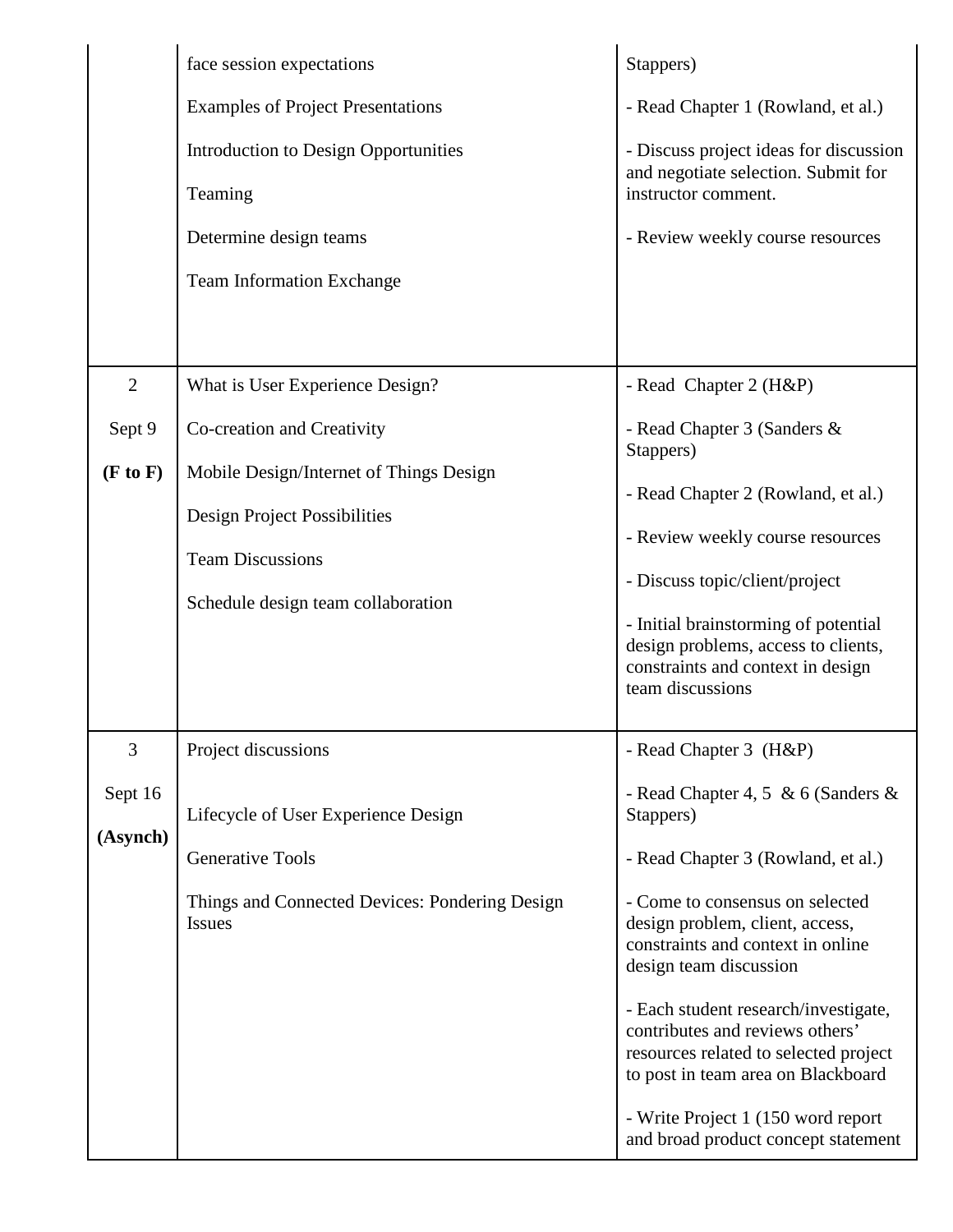|                           |                                                                                                                                                                                                                                                                                                                                             | following guidelines in H&P)                                                                                                                                        |
|---------------------------|---------------------------------------------------------------------------------------------------------------------------------------------------------------------------------------------------------------------------------------------------------------------------------------------------------------------------------------------|---------------------------------------------------------------------------------------------------------------------------------------------------------------------|
| $\overline{4}$<br>Sept 23 | Introduction to Contextual Inquiry and Planning<br><b>PROJECT 1 Topic and client selection and product</b><br>statement DUE (posted online by end of day of class                                                                                                                                                                           | - Read Chapter 4 (H&P)<br>- Read Chapter 4 & 5 (Rowland, et<br>al.)                                                                                                 |
| $(F-to-F)$                | $(12pm$ midnight Sept $23rd$ ) with completed individual<br>team contribution evaluation form.                                                                                                                                                                                                                                              |                                                                                                                                                                     |
|                           | <b>Meeting of Individual Design Teams</b><br>Advance work in design teams to further planning and<br>describe instructional/training need, design problem<br>synthesize resources, identify context of use, brainstorm<br>ways to uncover client/partner goals, problems, drivers,<br>barriers, potential solution systems directions, etc. | - Begin preparation/contact for<br>contextual inquiry into design<br>problem/challenge (e.g. field visits<br>and/or interviews)<br>- Review weekly course resources |
| 5                         | <b>Conduct Contextual Inquiry</b>                                                                                                                                                                                                                                                                                                           | - Read Chapter 5(H&P)                                                                                                                                               |
| Sept 30                   | Introduction to Networking and UX                                                                                                                                                                                                                                                                                                           | - Read Chapter 7 (Sanders &<br>Stappers)                                                                                                                            |
| (Asynch)                  | Products/Services<br><b>Understanding People and Context</b>                                                                                                                                                                                                                                                                                | - Read Chapter 6 (Rowland, et al.)                                                                                                                                  |
|                           |                                                                                                                                                                                                                                                                                                                                             | - Conduct contextual inquiry into<br>design problem/challenge (e.g. field<br>visits and/or interviews)<br>- Have raw data for next class                            |
|                           |                                                                                                                                                                                                                                                                                                                                             |                                                                                                                                                                     |
| 6                         | <b>Contextual Inquiry and Analysis</b>                                                                                                                                                                                                                                                                                                      | - Read Chapter 5(H&P)                                                                                                                                               |
| Oct 7                     | <b>Requirements and Modeling</b>                                                                                                                                                                                                                                                                                                            | - Read Chapter 7 (Rowland, et al.)                                                                                                                                  |
| $(F-to-F)$                | <b>Translating Research into Product Definitions</b>                                                                                                                                                                                                                                                                                        | - Analyze raw data in class from<br>contextual inquiry related to design<br>problem/challenge (e.g. field visits<br>and/or interviews)                              |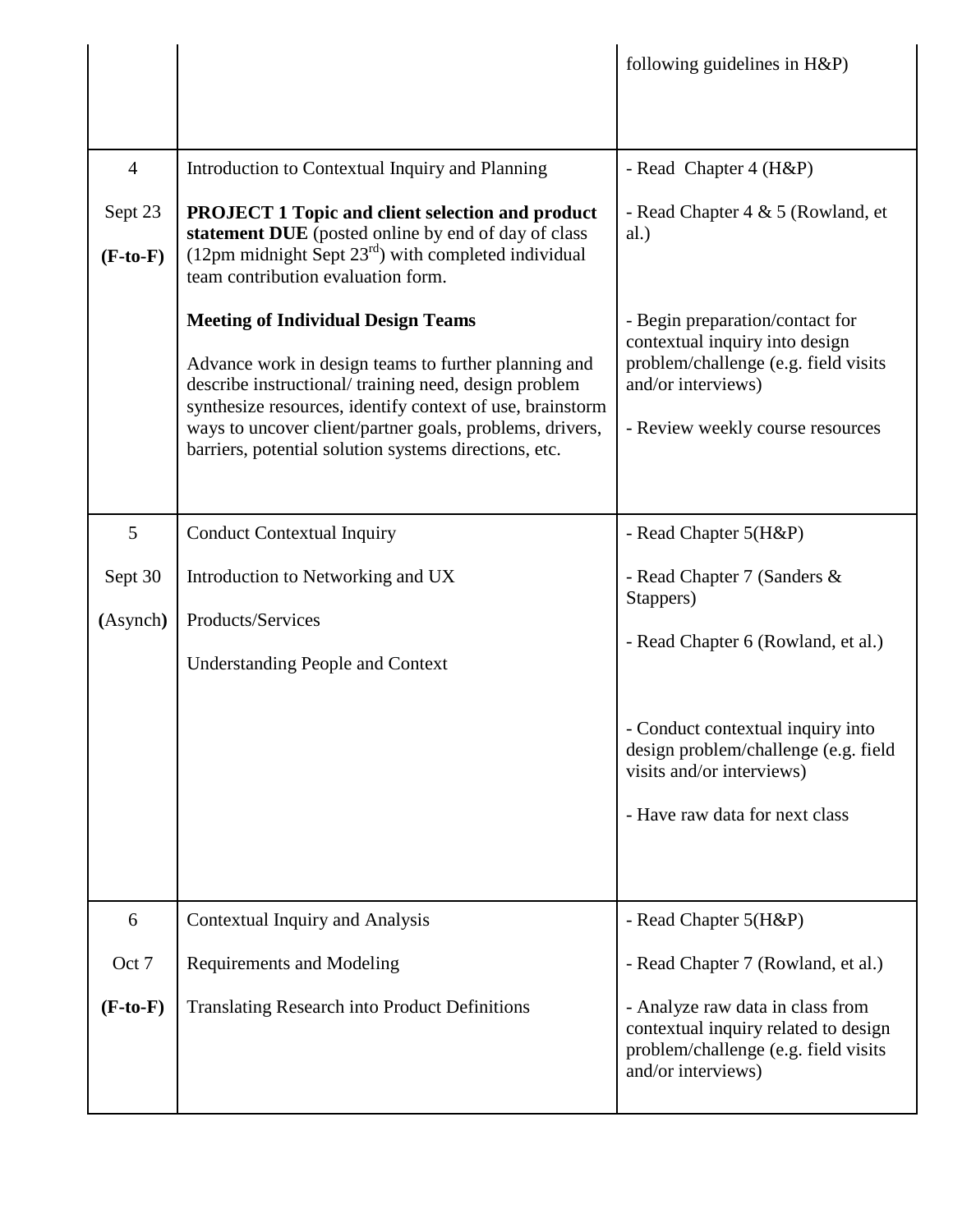| $\tau$   | <b>Contextual Analysis</b>                                                                            | - Read Chapter 6 (H&P)                                     |
|----------|-------------------------------------------------------------------------------------------------------|------------------------------------------------------------|
| Oct 14   | <b>Interaction Design Requirements</b>                                                                | - Read Chapter 8 (Rowland, et al.)                         |
| (Asynch) | <b>Embedded Device Design</b>                                                                         | - Analyze data from contextual<br>inquiry and write report |
|          | Work in Teams to Analyze Data                                                                         |                                                            |
|          |                                                                                                       |                                                            |
|          |                                                                                                       |                                                            |
|          |                                                                                                       |                                                            |
|          |                                                                                                       |                                                            |
| 8        | <b>PROJECT 2: Contextual Inquiry and Analysis</b>                                                     | -Read Chapter 7 (H&P)                                      |
| Oct 21   | <b>Report DUE</b> with individual team contribution<br>evaluation form.                               | - Read Chapter 9 (Rowland, et al.)                         |
| (Asynch) | Design Informing Models                                                                               | -Begin requirements and modeling                           |
|          | Interface and Interaction Design                                                                      |                                                            |
|          |                                                                                                       |                                                            |
| 9        | Design Thinking, Ideation and Sketching                                                               | - Read Chapter 8 (H&P)                                     |
| Oct 28   | Design teams draft requirement statements and<br>modeling                                             | - Read Chapter 10 & 11 (Rowland, et<br>al.)                |
| (Asynch) | Cross-Device Interaction and Interusability                                                           |                                                            |
|          |                                                                                                       |                                                            |
|          |                                                                                                       |                                                            |
|          |                                                                                                       |                                                            |
|          |                                                                                                       |                                                            |
| 10       | <b>PROJECT 3: Requirements and modeling DUE</b> with<br>individual team contribution evaluation form. | Read Chapter 9 (H&P)                                       |
| Nov $4$  | Mental Models and Conceptual Design                                                                   | - Post personas and ideas in sketches,<br>graphics, etc.   |
| (F to F) | Interoperability                                                                                      | - Read Chapters 12 & 13 (Rowland,                          |
|          | Responsive and Responsible Design – Mobile and IoT                                                    | et al.)                                                    |
|          |                                                                                                       |                                                            |
|          | In-class design session.                                                                              |                                                            |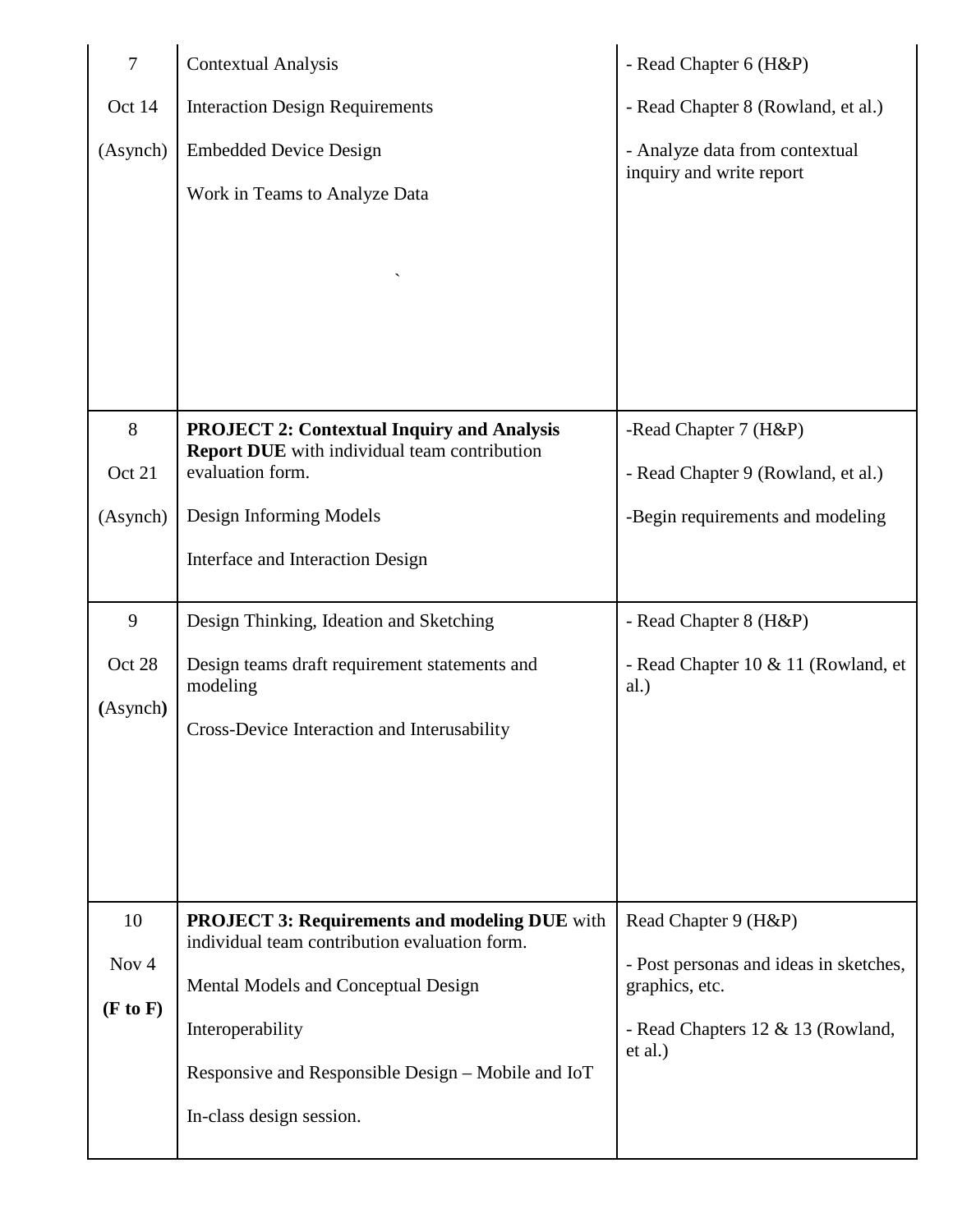| 11                 | <b>MID-SEMESTER REFLECTION DUE</b>                                                                                                             | - Read Chapter 11 (H&P)                                                                                                                   |
|--------------------|------------------------------------------------------------------------------------------------------------------------------------------------|-------------------------------------------------------------------------------------------------------------------------------------------|
| Nov 11             | Work on Mental models and Conceptual Design                                                                                                    | - Read Chapter 14 (Rowland, et al.)                                                                                                       |
| (Asynch)           | Work on Design Thinking, Ideation and Sketching<br>Key Interactions and Designing with Data                                                    | - Post personas and ideas in sketches,<br>graphics, storyboarding etc.<br>- Post high level conceptual design<br>and mental model mapping |
| 12                 | PROJECT 4: Design DUE with individual team<br>contribution evaluation form.                                                                    | - Refine design and begin detailed<br>design                                                                                              |
| Nov 18<br>(Asynch) | Plan for Prototyping<br>Iterative Design: Prototyping and Learning                                                                             | - Begin annotated wireframes<br>- Read Chapter 15 (Rowland, et al.)                                                                       |
|                    |                                                                                                                                                |                                                                                                                                           |
| 13                 | THANKSGIVING RECESS                                                                                                                            | <b>NO CLASS</b>                                                                                                                           |
| Nov 25             |                                                                                                                                                |                                                                                                                                           |
|                    |                                                                                                                                                |                                                                                                                                           |
| 14                 | Prototyping                                                                                                                                    | - Refine and Prototype Design                                                                                                             |
| Dec 2              | <b>Implement Detailed Design Processes</b>                                                                                                     |                                                                                                                                           |
| (Asynch)           | Plan anecdotal feedback from pilot test with potential<br>user(s)                                                                              |                                                                                                                                           |
|                    |                                                                                                                                                |                                                                                                                                           |
| 15                 | <b>Implement and Document Detailed Design</b>                                                                                                  | - Finalize Prototype Design                                                                                                               |
| Dec 9              | Finalize Prototype, Presentation                                                                                                               | - Prepare Presentation                                                                                                                    |
| $(F-to-F)$         | Conduct pilot test                                                                                                                             |                                                                                                                                           |
| 16                 | <b>PROJECT 5: Prototype and Pilot Test DUE and</b><br><b>PROJECT 6: Presentation DUE</b> with individual team<br>contribution evaluation form. | <b>Congratulations!</b>                                                                                                                   |
| Dec 16             | <b>FINAL REFLECTIONS DUE</b>                                                                                                                   |                                                                                                                                           |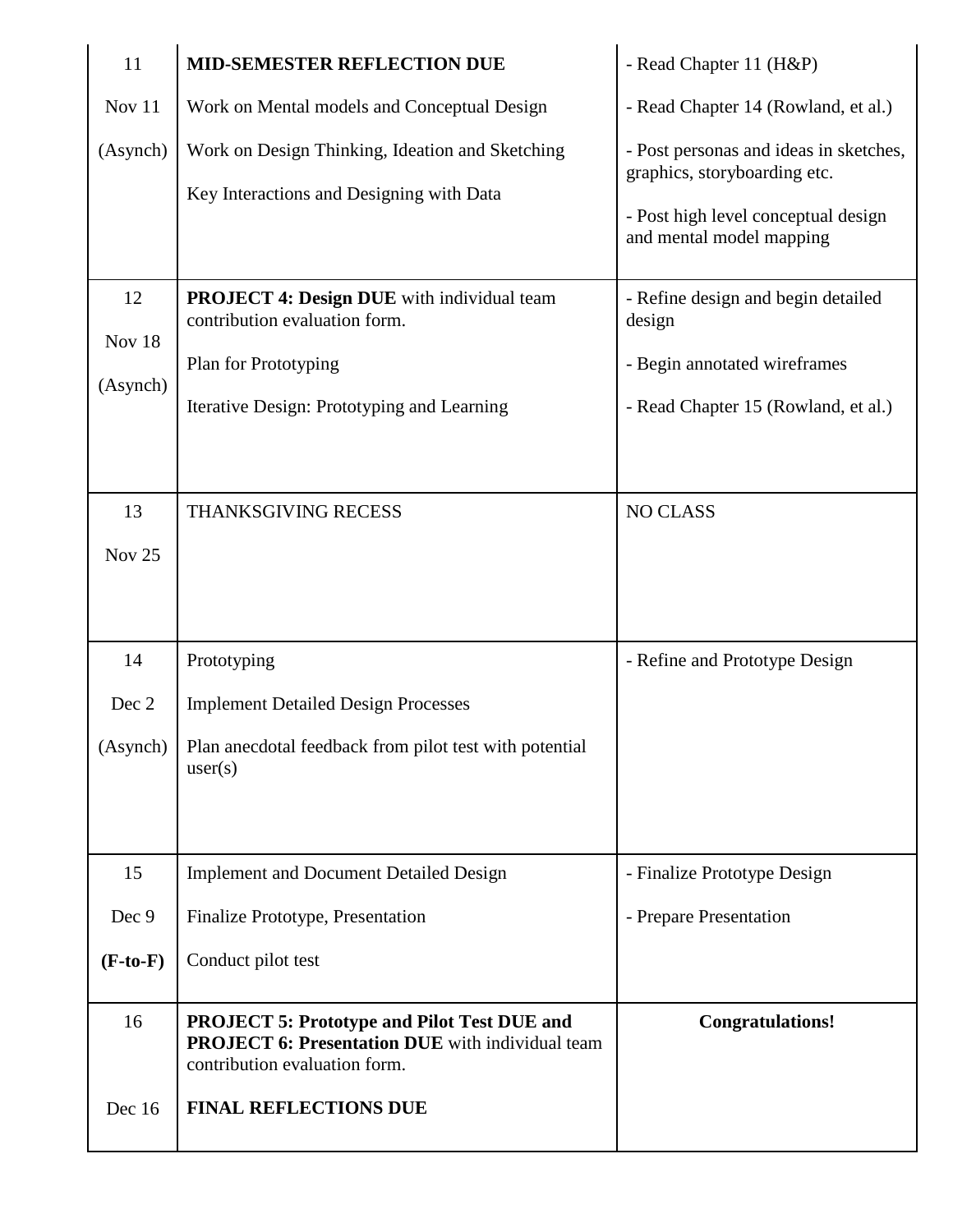# **(F to F) FINAL PRESENTATION**

# **ASSESSMENT RUBRIC(S):**

Participation/Group Project Process rubric for both in-class and online participation and contributions:

- o Outstanding contributor/team member: contributions reflect exceptional preparation and full participation in groups. Ideas offered are always substantive, providing one or more major insights as well as suggestions for group. Attended all group meetings (unless discussed with instructor), demonstrated exceptional effort on individual and lead tasks, exceeded individual contribution requirements and was instrumental in leading the group forward. Respectfully acknowledged and integrated all members' skills in project development process. Worked as an excellent team group member and contributor. If this person were not a member of the group, the quality of project would be diminished markedly.
- o Good contributor/team member: contributions reflect good preparation and full participation in groups. Good insights are always offered, providing one or more major ideas as well as suggestions for group. Attended all group meetings, demonstrated good effort on individual and lead tasks, met individual contribution requirements and was valuable in leading the group forward. Respectfully acknowledged and integrated all members' skills in project development process. Worked as a good team group member and contributor. If this person were not a member of the group, the quality of project would be diminished.
- o Adequate contributor/team member: contributions reflect adequate preparation and adequate participation in groups. Some insights offered are occasionally, providing some ideas as well as suggestions for group. Attended majority of group meetings, demonstrated effort on individual and lead tasks, met individual contribution requirements. Respectfully acknowledged and integrated all members' skills in project development process. Worked as a team group member and contributor. If this person were not a member of the group, the quality of project would be somewhat diminished.
- o Unsatisfactory contributor/team member: contributions reflect inadequate preparation and adequate participation in groups. There are little insights/contributions offered as well as suggestions for group. Missed a significant amount of group meetings, demonstrated inadequate effort on individual and lead tasks, did not meet individual contribution requirements for group. Did not respectfully interact and acknowledge all members' skills in project development process. Did not work well as a team group member and contributor. If this person were not a member of the group, the quality of project would be unchanged.
- o Note: Students who do not participate or contribute will receive zero points in the applicable area.

Table 1 Participation/Contributions to Group Project Process Rubric (30%)

| Category 1 | Category 2   Category 3 | Category 4 |
|------------|-------------------------|------------|
|            |                         |            |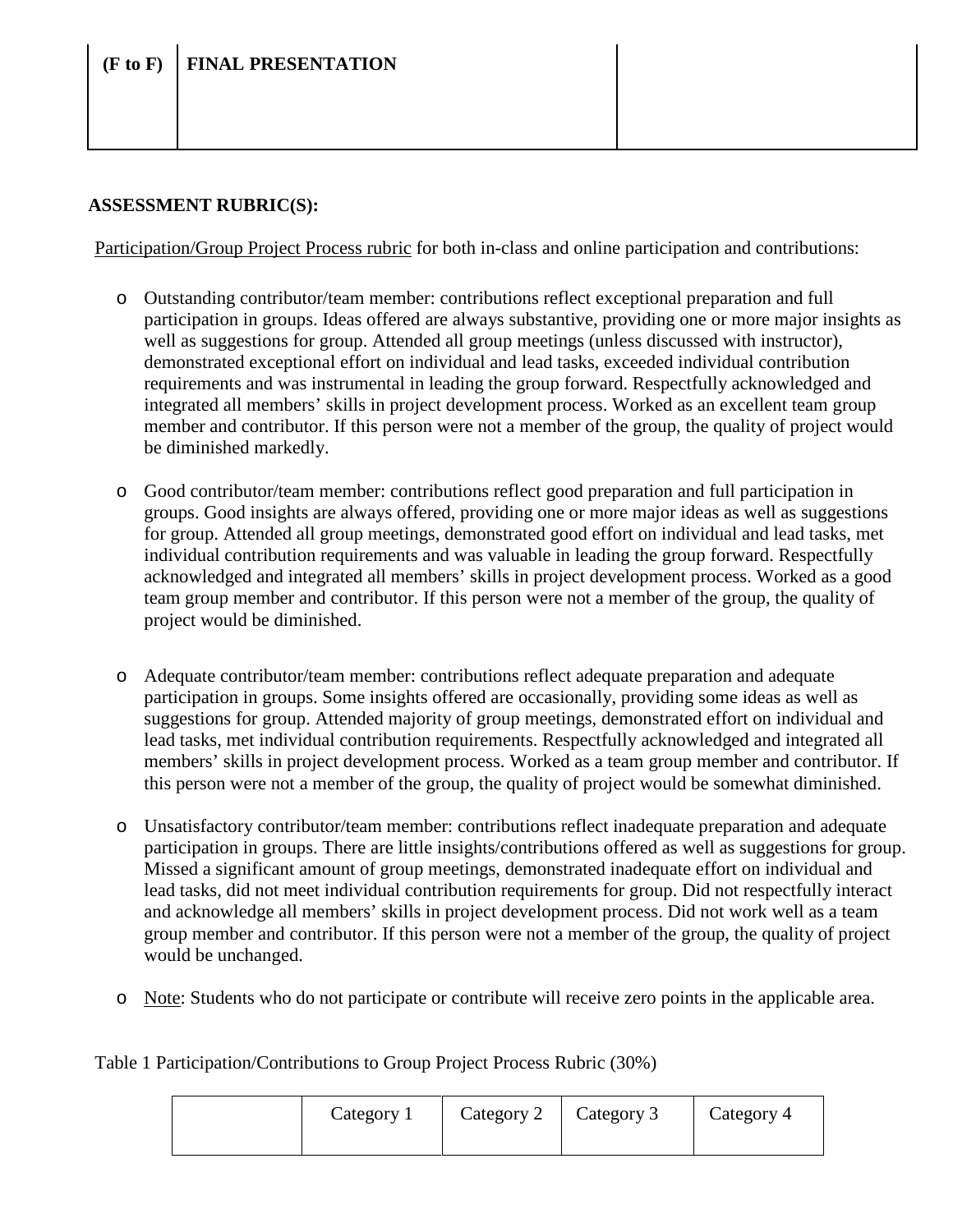| <b>CRITERIA</b>                             | Unsatisfactory<br>Contributor | Adequate<br>Contributor | Good<br>Contributor | Outstanding<br>Contributor |
|---------------------------------------------|-------------------------------|-------------------------|---------------------|----------------------------|
| Class<br>participation                      | 6                             |                         | 8                   | 10                         |
| Project and<br>Process<br>group<br>meetings | 6                             | 7                       | 8                   | 10                         |
| Project<br>contributions                    | 6                             | 7                       | 8                   | 10                         |
| Score                                       | 18                            | 21                      | 24                  | 30                         |

Table 2 User Interaction Design and Development Project (60%):

| Criteria                                                                                                | N <sub>o</sub><br>Evidence                                               | Beginning<br>(Limited<br>evidence)                                                                | Developing<br>(Clear<br>evidence)                                                      | Accomplished<br>(Clear,<br>convincing,<br>substantial<br>evidence)                                                                    |
|---------------------------------------------------------------------------------------------------------|--------------------------------------------------------------------------|---------------------------------------------------------------------------------------------------|----------------------------------------------------------------------------------------|---------------------------------------------------------------------------------------------------------------------------------------|
| Project 1: Topic and client selection and product concept statement<br>(Total possible points $-5$ )    |                                                                          |                                                                                                   |                                                                                        |                                                                                                                                       |
| Topic negotiated and<br>agreed on with team and<br>approved by instructor                               | N <sub>0</sub><br>evidence<br>of<br>negotiatio<br>n or<br>agreement      | Limited<br>evidence of<br>negotiation<br>and<br>agreement<br>process<br>without<br>approval       | Evidence of<br>negotiation<br>and<br>agreement<br>process<br>with<br>approval          | Clear evidence<br>of outstanding<br>teamwork,<br>negotiation and<br>agreement<br>process with<br>timely<br>submission and<br>approval |
| Accessible client identified<br>with contact name                                                       | N <sub>0</sub><br>evidence<br>of client<br>and<br>contact by<br>deadline | Limited<br>evidence of<br>client<br>contact or<br>attempts but<br>not<br>confirmed<br>by deadline | Evidence of<br>established<br>client<br>contact but<br>not<br>confirmed<br>by deadline | <b>Client contact</b><br>identified and<br>established by<br>deadline                                                                 |
| Description of<br>group/persons to serve as<br>clients and/or participants<br>in user experience design | N <sub>o</sub><br>descriptio<br>n of<br>clients and                      | Limited<br>description<br>of clients<br>and                                                       | Description<br>of clients<br>and<br>participants                                       | Concise,<br>informative<br>description of<br>clients and                                                                              |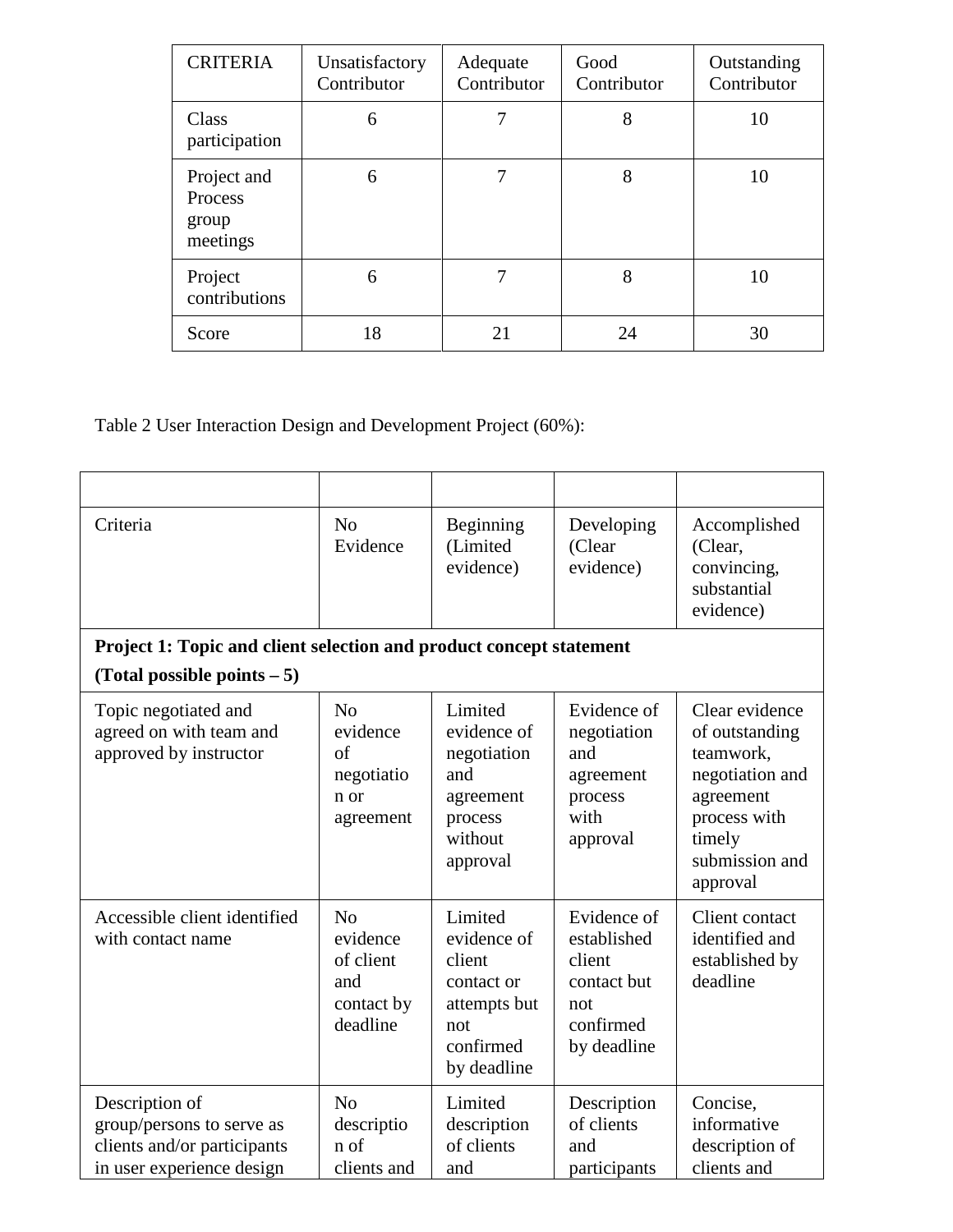| process                                                                                                                                                                                                                                   | participant<br>S                                                 | participants                                                                     | with some<br>roles<br>described                                                                                                                  | participants,<br>roles in user<br>experience<br>design process                                                                                                                                             |
|-------------------------------------------------------------------------------------------------------------------------------------------------------------------------------------------------------------------------------------------|------------------------------------------------------------------|----------------------------------------------------------------------------------|--------------------------------------------------------------------------------------------------------------------------------------------------|------------------------------------------------------------------------------------------------------------------------------------------------------------------------------------------------------------|
| Proposal written in future<br>tense, approximately 150<br>words, with name and<br>description of<br>organization/context,<br>statement of what it will<br>do, problem it will solve, if<br>design or redesign,<br>usefulness, users, etc. | N <sub>o</sub><br>proposal<br>submitted                          | Limited<br>proposal<br>submitted<br>with<br>concept<br>statement                 | Adequate<br>proposal<br>submitted<br>with what<br>system will<br>do, problem<br>will solve,<br>design<br>vision,<br>emotional<br>impact<br>goals | Outstanding<br>proposal<br>submitted with<br>clear and<br>specific system<br>concept<br>statement with<br>what system<br>will do,<br>problem will<br>solve, design<br>vision,<br>emotional<br>impact goals |
| Topic connected to<br>principles in instructional<br>design (e.g. learning or<br>training need established)                                                                                                                               | N <sub>o</sub><br>evidence<br>of ID<br>process or<br>principles  | Limited<br>evidence or<br>thought of<br>ID process<br><b>or</b><br>principles    | Evidence or<br>thought of<br>ID process<br><sub>or</sub><br>principles<br>intersected<br>with user<br>experience<br>design<br>process            | High level of<br>evidence or<br>thought of ID<br>process or<br>principles<br>intersected<br>with user<br>experience<br>design process                                                                      |
| Project 1: Total points                                                                                                                                                                                                                   |                                                                  |                                                                                  |                                                                                                                                                  |                                                                                                                                                                                                            |
| Project 2: Contextual inquiry and analysis (Total possible points $-10$ )                                                                                                                                                                 |                                                                  |                                                                                  |                                                                                                                                                  |                                                                                                                                                                                                            |
| Prepared for field visits and<br>interviews                                                                                                                                                                                               | N <sub>o</sub><br>evidence<br>of<br>preparatio<br>n              | Limited<br>evidence of<br>preparation                                            | Evidence of<br>planning<br>and<br>preparation<br>with posted<br>documentati<br>on of data<br>collection<br>protocol                              | Outstanding,<br>detailed<br>evidence of<br>planning and<br>preparation<br>with posted<br>documentation<br>of data<br>collection<br>protocol                                                                |
| Field visits and interviews<br>professionally carried out<br>and methodology reported                                                                                                                                                     | N <sub>o</sub><br>evidence<br>of field<br>visit or<br>interviews | Limited<br>evidence of<br>implementa<br>tion of field<br>visit and<br>interviews | Evidence of<br>field visits<br>and<br>interviews<br>through<br>process and<br>methodolog<br>y reported                                           | Outstanding<br>and thorough<br>documentation<br>of field visit<br>and interview<br>process,<br>methods and<br>reporting                                                                                    |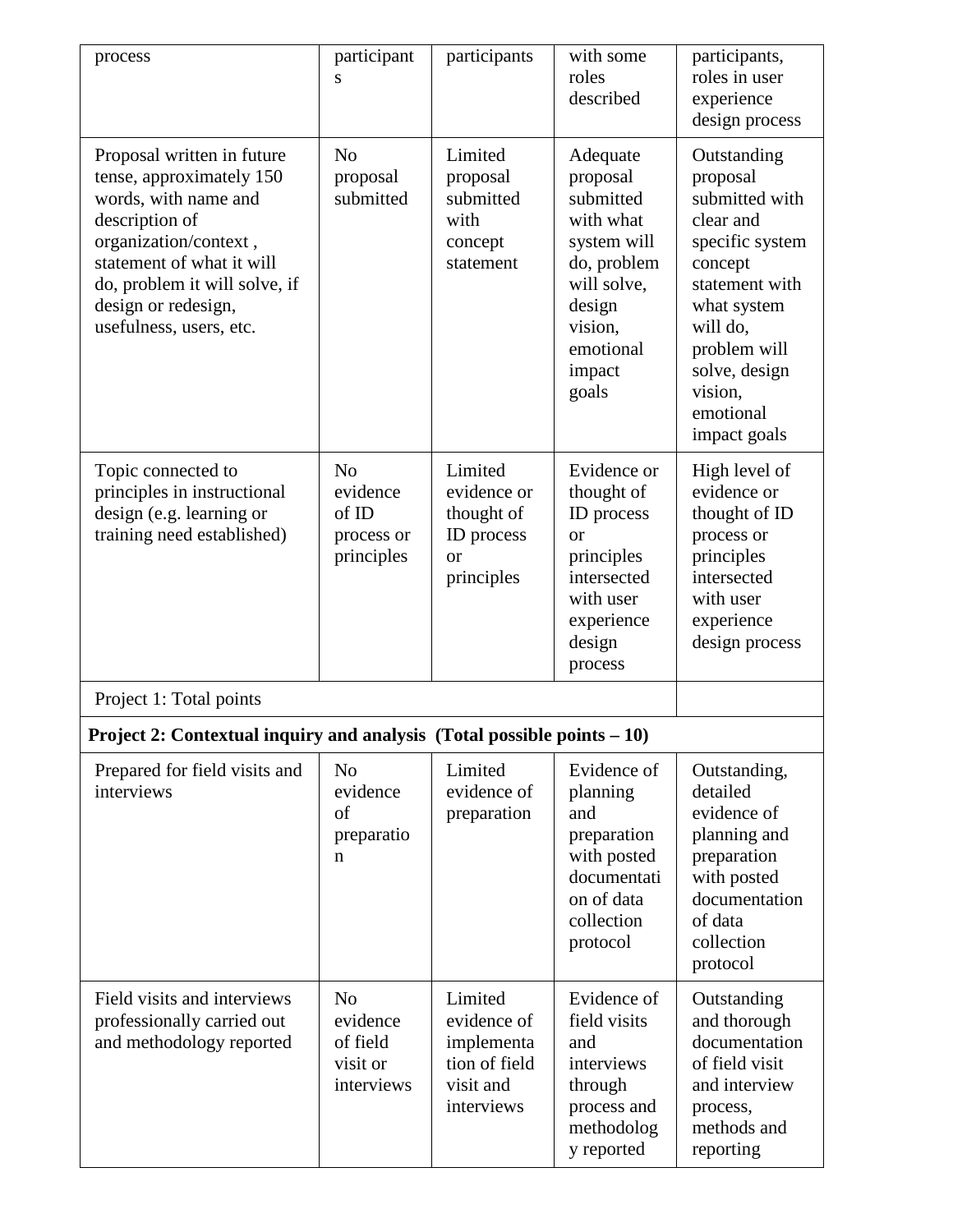| Raw data collected, posted<br>and organized                                                     | N <sub>o</sub><br>evidence<br>of raw<br>data                                    | Limited raw<br>data not<br>well-<br>organized                                                                              | Evidence of<br>clear data<br>collection<br>methods<br>and<br>organizatio<br>$\mathbf n$               | Outstanding<br>evidence of<br>data collection,<br>posting of<br>process of<br>collection and<br>clearly<br>organized for<br>analysis                                    |
|-------------------------------------------------------------------------------------------------|---------------------------------------------------------------------------------|----------------------------------------------------------------------------------------------------------------------------|-------------------------------------------------------------------------------------------------------|-------------------------------------------------------------------------------------------------------------------------------------------------------------------------|
| Analysis of work activity<br>data through interpretation,<br>consolidation and<br>communication | N <sub>o</sub><br>analysis                                                      | Limited<br>analysis of<br>data with<br>limited<br>interpretatio<br>n,<br>organizatio<br>n and<br>communicat<br>ion evident | Analysis<br>evident with<br>some<br>interpretatio<br>n,<br>consolidatio<br>n and<br>communicat<br>ion | Outstanding,<br>in-depth<br>analysis with<br>interpretation,<br>consolidation<br>and clear<br>communication<br>of synthesis of<br>information for<br>design<br>purposes |
| Work activity affinity<br>diagram with roles and/or<br>workflow model or<br>equivalent posted   | N <sub>0</sub><br>diagram,<br>workflow<br><sub>or</sub><br>equivalent<br>posted | Limited<br>diagram,<br>workflow<br><sub>or</sub><br>equivalent<br>posted                                                   | Beginning<br>diagram,<br>workflow or<br>equivalent<br>posted                                          | Clear and<br>thorough<br>diagram,<br>workflow or<br>equivalent<br>posted. Clear<br>relationship to<br>data collected<br>and analyzed                                    |
| Project 2: Total points                                                                         |                                                                                 |                                                                                                                            |                                                                                                       |                                                                                                                                                                         |
| Project 3: Requirements and modeling (Total possible points – 10)                               |                                                                                 |                                                                                                                            |                                                                                                       |                                                                                                                                                                         |
| Interaction design<br>requirements extracted,<br>scoped and written as<br>statements            | N <sub>o</sub><br>requireme<br>nts written                                      | Limited<br>requirement<br>s with little<br>evidence of<br>scoping and<br>statements                                        | Evidence of<br>scoping and<br>requirement<br>statements<br>established                                | Excellent<br>evidence of<br>process of<br>scoping and<br>well-written<br>requirement<br>statements and<br>documentation<br>of process                                   |
| Draft and progressive<br>refinement of design-<br>informing models                              | N <sub>o</sub><br>evidence<br>of<br>modeling                                    | Little<br>evidence of<br>modeling<br>implemente<br>d                                                                       | Evidence of<br>design-<br>informing<br>models<br>implemente<br>d connected<br>to<br>contextual        | Excellent<br>documentation<br>of design<br>informing<br>models<br>progression<br>and evolution<br>directly                                                              |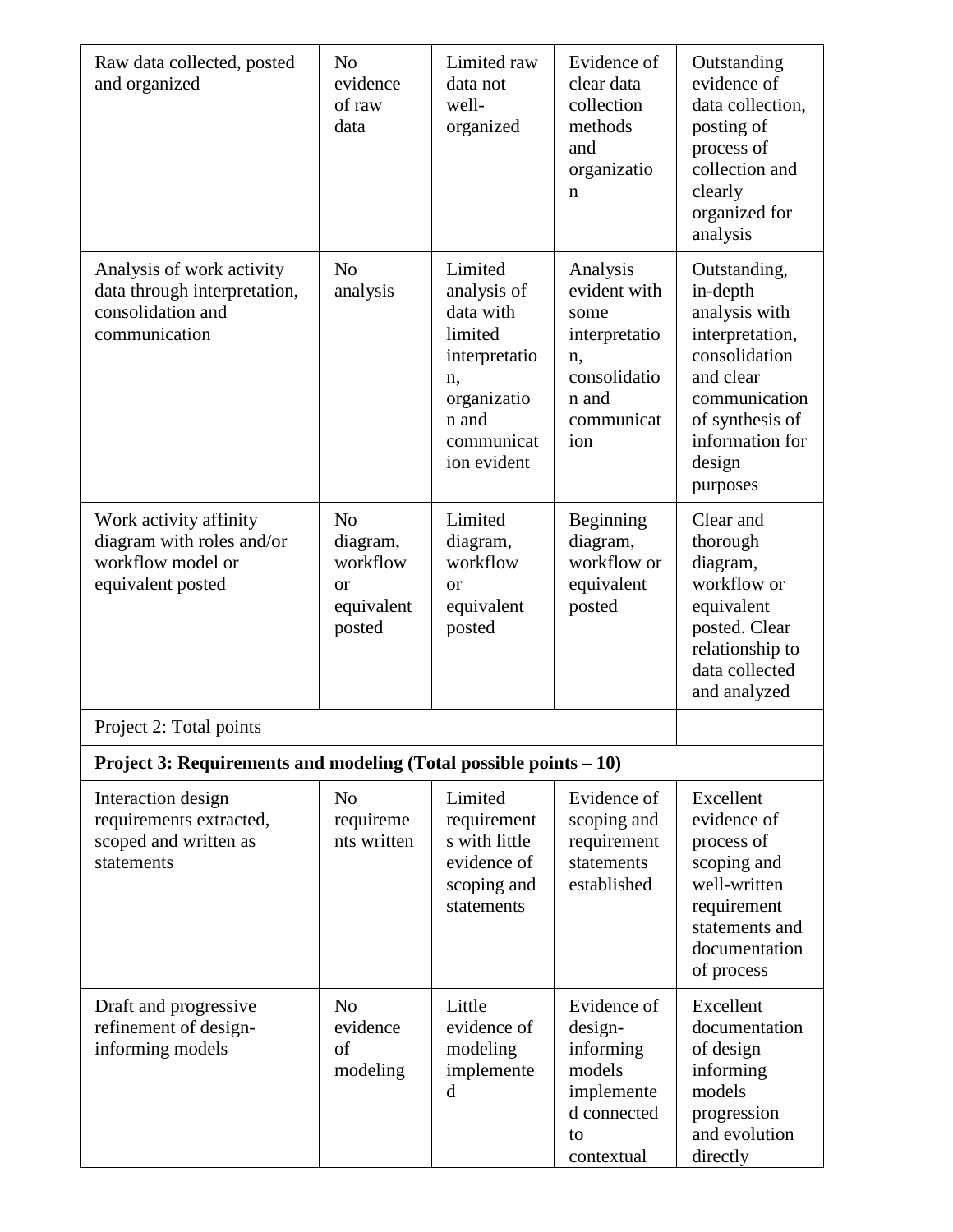|                                                                                                                                      |                                                                                                               |                                                                                                    | data                                                                                                                                         | connected to<br>contextual data                                                                                                                        |
|--------------------------------------------------------------------------------------------------------------------------------------|---------------------------------------------------------------------------------------------------------------|----------------------------------------------------------------------------------------------------|----------------------------------------------------------------------------------------------------------------------------------------------|--------------------------------------------------------------------------------------------------------------------------------------------------------|
| Project 3: Total points                                                                                                              |                                                                                                               |                                                                                                    |                                                                                                                                              |                                                                                                                                                        |
| <b>Project 4: Design (Total possible points <math>-10</math>)</b>                                                                    |                                                                                                               |                                                                                                    |                                                                                                                                              |                                                                                                                                                        |
| Creation of personas that<br>demonstrate sensitivity to<br>varying audience and<br>contextual needs for<br>interface/learning design | N <sub>0</sub><br>personas<br>drafted                                                                         | Limited<br>personas<br>drafted that<br>are vague<br>and not<br>connected<br>to user<br>goals       | Beginning<br>level<br>personas<br>established<br>and<br>connected<br>to<br>contextual<br>data                                                | Excellent<br>personas<br>identified,<br>written and<br>aligned with<br>user goals,<br>roles or class,<br>etc.                                          |
| Progression of ideation<br>documented and<br>demonstrate iteration                                                                   | N <sub>0</sub><br>ideation<br>document<br>ed                                                                  | Little<br>ideation<br>documented<br>and no<br>evidence of<br>iteration of<br>the design<br>idea    | Adequate<br>level of<br>ideation,<br>documented<br>with<br>evidence of<br>some<br>iteration                                                  | Outstanding<br>level of<br>ideation<br>documented<br>with<br>progression of<br>iterations<br>clearly<br>demonstrated                                   |
| Sketching demonstrated as<br>visual exploration of ideas                                                                             | N <sub>0</sub><br>evidence<br>of<br>sketching<br>of design<br>ideas for<br>conversati<br>on and<br>creativity | Little<br>evidence of<br>sketching of<br>design ideas<br>for<br>conversatio<br>n and<br>creativity | Evidence of<br>sketching of<br>design ideas<br>facilitating<br>conversatio<br>n and<br>creative<br>choices                                   | Outstanding<br>evidence of<br>sketching of<br>multiple design<br>ideas,<br>enhancing<br>conversation<br>and<br>demonstrating<br>creativity of<br>group |
| Describe or map designers<br>and users mental model and<br>a conceptual design                                                       | N <sub>0</sub><br>evidence<br>of<br>mapping<br>of mental<br>models<br>and<br>conceptual<br>design             | Little<br>evidence of<br>mapping of<br>mental<br>models and<br>conceptual<br>design                | Attempts to<br>map mental<br>models and<br>conceptual<br>design<br>across<br>system<br>ecology,<br>interaction<br>and<br>emotional<br>impact | Maps mental<br>models and<br>conceptual<br>design<br>thoroughly<br>across system<br>ecology,<br>interaction and<br>emotional<br>impact                 |
| Annotated storyboards,<br>Wireframes, and/or<br>scenarios drafted to                                                                 | N <sub>0</sub><br>evidence<br>of detailed                                                                     | Little<br>evidence of<br>detailed                                                                  | Evidence of<br>annotated<br>design                                                                                                           | Outstanding<br>evidence of<br>detailed design                                                                                                          |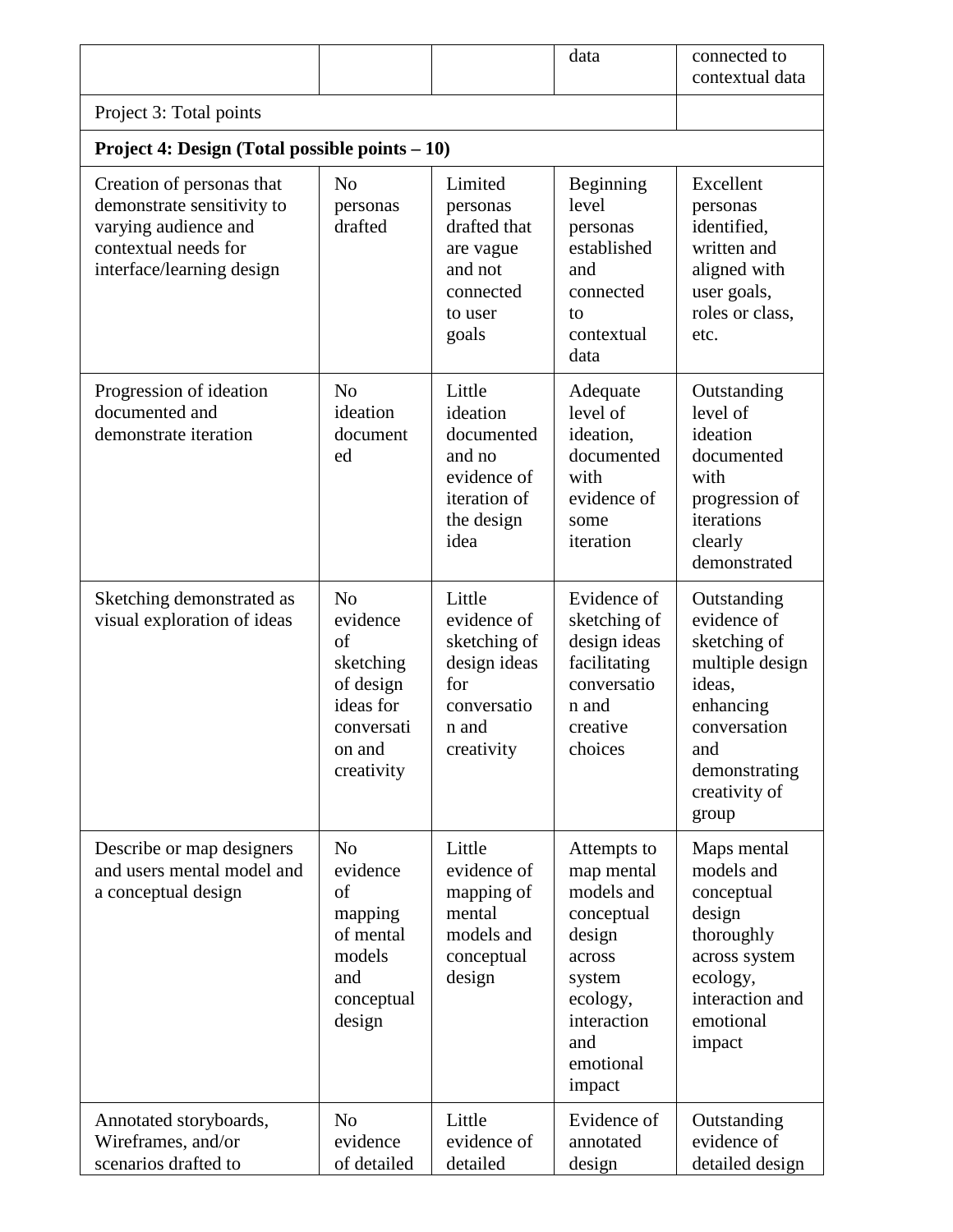| represent screens and<br>navigation in detailed<br>design                                                                              | design<br>document<br>ation                                                                        | design<br>documentati<br>on                                                                      | documentati<br><sub>on</sub>                                                                        | documentation<br>with annotated<br>storyboards,<br>wireframes and<br>detailed<br>navigation<br>represented<br>and described                                        |  |  |
|----------------------------------------------------------------------------------------------------------------------------------------|----------------------------------------------------------------------------------------------------|--------------------------------------------------------------------------------------------------|-----------------------------------------------------------------------------------------------------|--------------------------------------------------------------------------------------------------------------------------------------------------------------------|--|--|
| Project 4: Total points                                                                                                                |                                                                                                    |                                                                                                  |                                                                                                     |                                                                                                                                                                    |  |  |
| Project 5: Prototype and Pilot Test (Total possible points – 15)                                                                       |                                                                                                    |                                                                                                  |                                                                                                     |                                                                                                                                                                    |  |  |
| Determine and create<br>highest level of fidelity of<br>prototype and interactivity<br>possible to best<br>demonstrate design to users | No<br>evidence<br>of<br>prototype                                                                  | Limited<br>prototype<br>with limited<br>representati<br>on of<br>functionalit<br>у               | Adequate<br>prototype<br>with<br>representati<br>on of<br>functionalit<br>y for testing<br>by users | Excellent<br>prototype with<br>high level of<br>functionality<br>for testing with<br>users                                                                         |  |  |
| Pilot test design with users<br>and report results                                                                                     | No pilot<br>test<br>conducted                                                                      | Limited<br>pilot testing<br>with a<br>single users                                               | Pilot testing<br>completed<br>with more<br>than one<br>user and<br>reported<br>results              | Thoughtful<br>pilot testing<br>with more than<br>one user and<br>thorough<br>results reported<br>with excellent<br>insights for<br>iterative design<br>or redesign |  |  |
| Project 5: Total points                                                                                                                |                                                                                                    |                                                                                                  |                                                                                                     |                                                                                                                                                                    |  |  |
| Project 6: Presentation (Total possible points – 10)                                                                                   |                                                                                                    |                                                                                                  |                                                                                                     |                                                                                                                                                                    |  |  |
| Professional presentation or<br>walkthrough of design                                                                                  | N <sub>0</sub><br>evidence<br>of<br>preparatio<br>n or<br>organizati<br>on for<br>presentati<br>on | Little<br>evidence of<br>preparation<br>or<br>organizatio<br>n in<br>delivery of<br>presentation | Evidence of<br>preparation,<br>organizatio<br>n and<br>practiced<br>delivery of<br>presentation     | Excellent<br>presentation<br>evidenced by<br>organized,<br>practiced,<br>professional<br>delivery of<br>presentation                                               |  |  |
| Project 6: Total points                                                                                                                |                                                                                                    |                                                                                                  |                                                                                                     |                                                                                                                                                                    |  |  |
| <b>Total Points Across Projects 1-6</b>                                                                                                |                                                                                                    |                                                                                                  |                                                                                                     |                                                                                                                                                                    |  |  |

Table 3 - Intersecting instructional design process with user experience design reflection (10%):